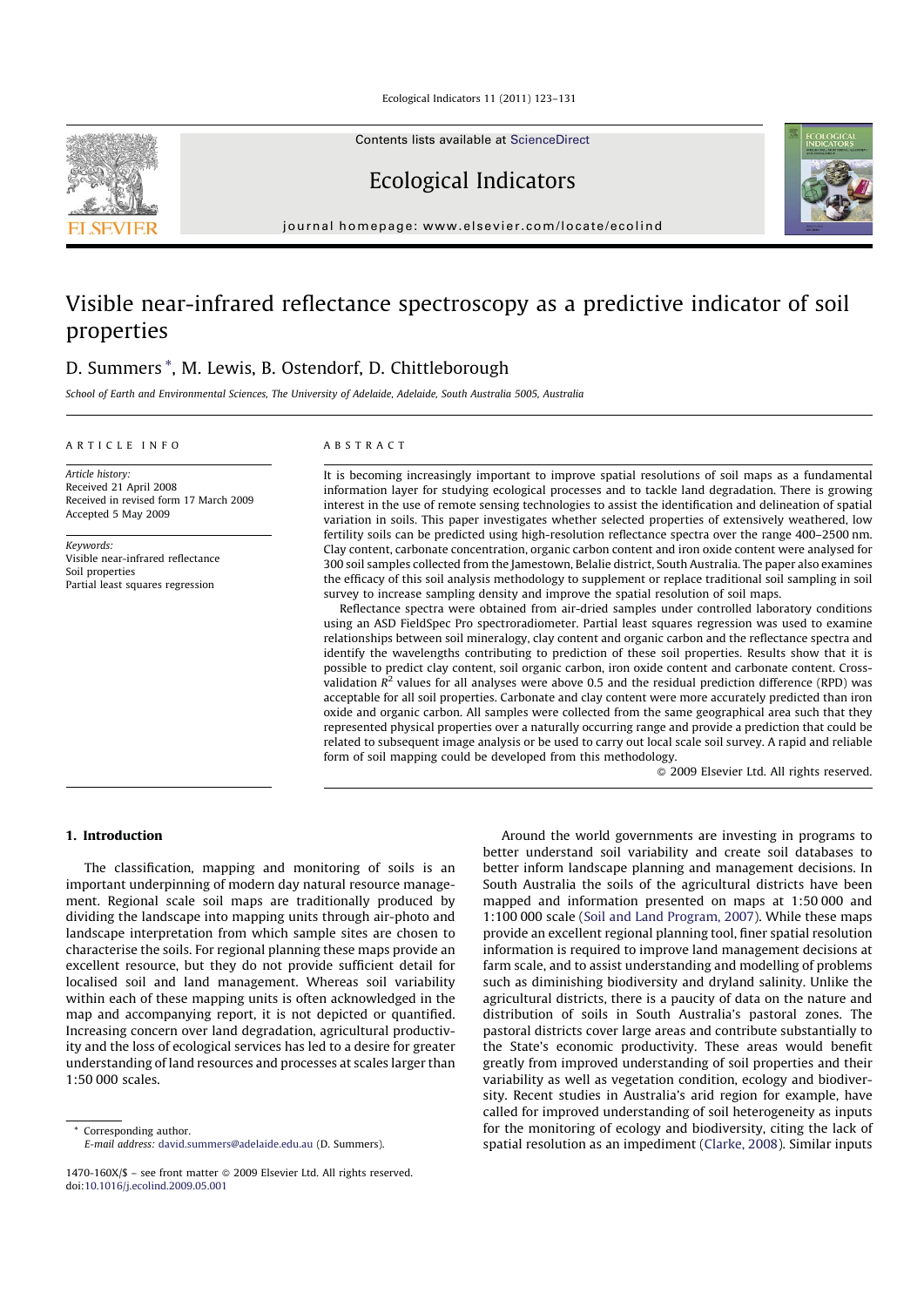124 D. Summers et al. / Ecological Indicators 11 (2011) 123–131

have been used in other parts of the world to predict vegetation community distributions (Miller et al., 2002).

Creating these maps and improving the spatial resolution of existing maps to provide greater detail about soil variability can be prohibitively expensive by traditional soil survey procedures (Sumfleth and Duttmann, 2007) and can only be justified for the most intensive agricultural systems. Pedotransfer functions have been employed to reduce the expense of intensive soil mapping by using surrogates that are relatively inexpensive to measure, as well as to predict less readily measured soil properties. Examples of this include using soil colour to predict organic carbon content and using mechanical resistance as an indicator of bulk density and clay content (McBratney et al., 2002). However effective these functions are for some applications, pedotransfer functions do not provide a direct measurement of soil properties nor are they provided for all soil properties of interest. Information or indicators for a wider range of soil properties is needed.

In order to overcome the expense of traditional soil survey and the limitations of pedotransfer functions, researchers are increasingly turning to remote sensing and, in particular, reflectance spectroscopy. This form of earth observation can provide useful indicators for mapping and monitoring many environmental features such as geology and minerals (Bower and Rowan, 1996; Clark, 1999), vegetation and soil (Lewis, 2000; Ben-Dor et al., 2002; Sumfleth and Duttmann, 2007) and even ecological habitats (Tiner, 2004; Bock et al., 2005). With field and imaging spectrometers becoming increasingly sophisticated, there is potential for substantial improvement in the speed, reliability and resolution of soil analysis. Spectral analysis of soil cores with field or laboratory spectrometers could provide a new means of automated, rapid and objective profile evaluation, following the approach now being developed for mineral characterisation of geological cores (Mauger et al., 2004). In addition, new imaging spectrometers offer the prospect of detailed raster-based mapping of surface soil properties with higher spatial resolution than is possible with the current approaches.

#### 2. Spectral reflectance variation in soils

Early studies of soil reflectance spectra over the visible (Vis, 400– 700 nm), near-infrared (NIR, 1300–1300 nm) and shortwave-infrared<sup>1</sup> (SWIR, 700-1300 nm) region described and classified different 'curve forms'. For example, Condit (1970) identified three types of curves amongst 285 soils from the United States, characterised by the overall shape of the spectral response and changes in slope over the wavelength range. However, no attempt was made to explain the spectral response in relation to physical or chemical properties of the soils. A more comprehensive study by Stoner and Baumgardner (1981) described five curve forms amongst 485 soils from the United States and Brazil, and also related specific absorption features to soil organic carbon and iron oxide content in the soil. However, most of the more recent research has investigated relationships between the soil properties and soil reflectance with the aim of predicting the physio-chemical properties of the soil.

The clay mineralogy in soils has been distinguished in several studies using the short wave infrared (SWIR) region of the spectrum (1300–2500 nm) (Islam et al., 2003), and especially the 2200 nm absorption feature that is characteristic of clays (Ben-Dor, 2002). Soil texture and clay content have also been estimated from reflectance spectra, based on the depth of specific clay absorption features (Ben-Dor and Banin, 1995b) and statistical analysis of the whole curve form (Brown et al., 2006; Viscarra Rossel et al., 2006). In a limited study conducted in South Australia, relationships between soil texture and laboratory and hyperspectral image spectra from the Barossa Valley region were described (Ryan and Lewis, 2000, 2001).

Early studies observed that increasing soil organic carbon (SOC) lowered albedo across the whole visible, shortwave infrared and near-infrared (Vis–NIR–SWIR) reflectance spectrum (Stoner and Baumgardner, 1981; Henderson et al., 1992). However, there appears to be a threshold of 2% organic carbon below which the effect of SOC on soil reflectance is greatly reduced (Baumgardner et al., 1985). SOC has been predicted from various portions of the Vis–NIR–SWIR largely because it contains so many components. These components include compounds such as lignin (e.g. 2050 and 2351 nm), cellulose (e.g. 1370, 1725, and 2347 nm), pectin (e.g. 1320, 1582, 1761, and 2111 nm) and humus (e.g. 1929 and 1932 nm), which are optically active across this spectral region and are thought to overlap in places (Elvidge, 1990; Ben-Dor et al., 1997). SOC has been reliably predicted from both laboratory reflectance spectroscopy and image spectroscopy (Ben-Dor et al., 2002; Daniel et al., 2004). Some studies have focused on the VIS and NIR regions of the reflectance spectra (Krishnan et al., 1980; Vinogradov, 1981; Daniel et al., 2003; Brown et al., 2006) whereas others have used the SWIR region to predict SOC (Morra et al., 1991; Ben-Dor and Banin, 1995b; Viscarra Rossel et al., 2006). An Australian study was able to predict SOC from reflectance spectroscopy in the spectral range 1702–2052 nm in a simultaneous determination of moisture, organic carbon and total nitrogen (Dalal and Henry, 1986).

Iron oxide content of soils has been predicted from different spectral regions of the VIS–NIR–SWIR, based on characteristic absorption features at 550–650, 750–950 (Ben-Dor and Banin, 1995a) and 1406 and 2449 nm (Ben-Dor et al., 2006). The concentration of iron oxide as wind blown dust on mangrove foliage has been predicted using features at wavelengths: 518, 746, 927, 1261, and 1402 nm (Ong et al., 2003). Studies have also found that SOC as low as 1.7% can severely decrease the influence of iron oxide on the reflectance spectra in the VIS and NIR regions, and particularly decrease the definition of the 900 nm absorption band (Galvao and Vitorello, 1998).

The detection of soil carbonate in soils is complicated by its characteristic absorption feature shifting to longer and shorter wavelengths depending on the impurities present (Ben-Dor et al., 1999; Clark, 1999). Furthermore, the depths of these spectral features are dependent not only on the concentrations present but also on particle size and porosity (van der Meer, 1995). Despite this, correlations between absorption feature depth and carbonate concentration have been established (Ben-Dor and Banin, 1990). Correlations have also been established between carbonate concentration in soil and reflectance spectra based on changes in colour and albedo (Ben-Dor and Banin, 1995b; Ben-Dor et al., 1999).

The aim of this study was to determine the extent to which highresolution reflectance spectra in the visible, near-infrared and shortwave infrared regions (400–2500 nm) could be used as an indicator to predict selected surface soil properties. An increasing number of studies have examined the reflectance properties of soils from temperate, Mediterranean and tropical regions with moderate to high fertility properties but evidence from low fertility soils is still sparse. In this study we examine soils from a South Australian region that has a unique array of profile and landscape characteristics such as low nutritional content and strong texture contrast profile due to extensive weathering, low organic matter content and a high occurrence of salinity and sodicity. The economic and environmental importance of understanding variability in landscapes like these is becoming increasingly accepted and has been highlighted by recent research (Lyle and Ostendorf, 2011).

While some previous studies have applied mid-infrared spectroscopy (2500–25 000 nm) to Australian soils (Janik and

 $1$  The SWIR is included in the NIR in some disciplines such as chemistry and reflectance spectroscopy.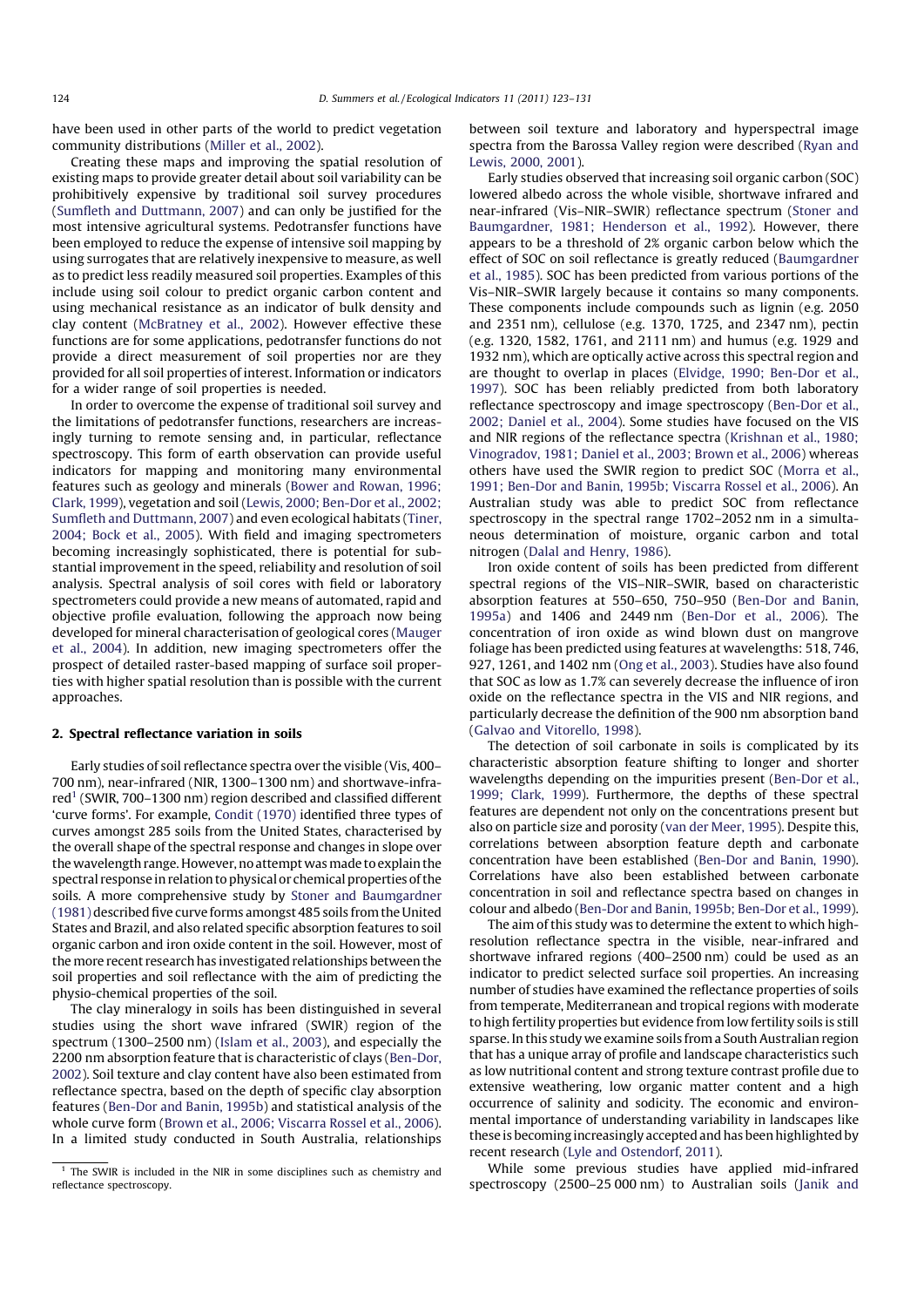

Fig. 1. Jamestown study site, 200 km north of Adelaide, South Australia. Polygons show Common Soils from the Land and Soil Spatial Data for southern South Australia [Soil and Land Program, 2007 #570], soil sample sites marked with black dots. The legend describes the soil Order from the Australia Soil Classification (in bold) [Isbell, 2002 #316] as well as the soil description from the Land and Soil Spatial Data for southern South Australia.

Skjemstad, 1995; Dunn et al., 2002), we examine the optical visible near-infrared range within which airborne and satellite-based imaging instruments operate (400–2500 nm). The study is a precursor to hyperspectral image mapping of soils in South Australian agricultural environments. For this reason, we focussed on properties that are important determinants of soil agricultural capability and the extent to which they can be simultaneously quantified and predicted from high-resolution reflectance spectra. In addition, we aimed to identify the spectral regions or features that are most influential in soil property discrimination, in order to guide future hyperspectral image enhancement and featureextraction methodologies. Many of the published spectral analyses of soils have focussed on single soil properties. Here we address the combined spectral expression of four key properties that are widely used to assess the agricultural and ecological capability of soils. Moreover, we examine the proposal that reflectance spectroscopy could be used as a cost effective means to improve the resolution of soil data for local and regional inventories. Therefore, we sampled soils to encompass the range of types and variability in properties that might be encountered in a regional mapping study. Most prior spectral studies have assembled collections of soils from geographically disparate areas to provide a wide range of characteristics for analysis. However, as an alternative (or complement) to traditional soil survey, the methodology needs to be able to predict properties within a limited region where variation is less pronounced. To further demonstrate the utility of Vis–NIR reflectance spectroscopy for supplementing soil maps, kriging was used to create continuous raster layers of the predicted soil properties.

### 3. Methods

### 3.1. Study site and sample collection

Soil samples were collected from the top 2 cm of 300 randomly selected sites in the Jamestown, Belalie district, approximately 200 km north of Adelaide, South Australia (Fig. 1) (33.20611 $\textdegree$  S, 138.20611 $\degree$  E). The northern third of the study site is dominated by a north-south trending range of hills. A broad valley extends into the south-eastern part of the study site and is interrupted by another, smaller north-south ridgeline. Several small ephemeral creeks also traverse the study site, some originating in the hills to the north-east and some outside the study area and running through the valley. Landuse in this area is predominantly rain fed cereal cropping in the low lying areas and perennial pasture in the hills.

Soils have been mapped at 1:100 000 by the Department of Water, Land and Biodiversity Conservation, South Australia (Soil and Land Program, 2007) and are predominantly Chromosols (Isbell, 2002), the key profile characteristic being a strong texture contrast between A and B horizons. These are described as Xeralfs within the Soil Taxonomy (Soil Survey Staff, 1999). Less widely distributed soils include Dermosols that have structure in A and B horizons and a gradational texture profile, Calcarosols that have carbonate in the profile and Rudosols which include shallow skeletal soils on rock. Textures of the B horizon are often heavy clays that are almost invariably underlain by a carbonate-rich clay horizon. In higher rainfall areas and some of the ranges there are isolated patches of Kurosols, which are acidic soils with a strong texture contrast between the A and B horizons.

## 3.2. Laboratory soil analysis

Proportions of clay were calculated from particle size analyses using the hydrometer method (Gee and Bauder, 1986; Sheldrick and Wang, 1993). It should be noted that this methodology calculates clay fraction as determined by size  $(< 2 \mu m)$  and not mineralogy. Therefore, other fine material  $(< 2 \mu m)$  such as iron oxides and silicates could be measured in this fraction if it is present in the soil. The calcimeter method (Allison and Moodie, 1982; Nelson and Sommers, 1986) was used to measure the carbonate concentration in the soil. Organic carbon was deter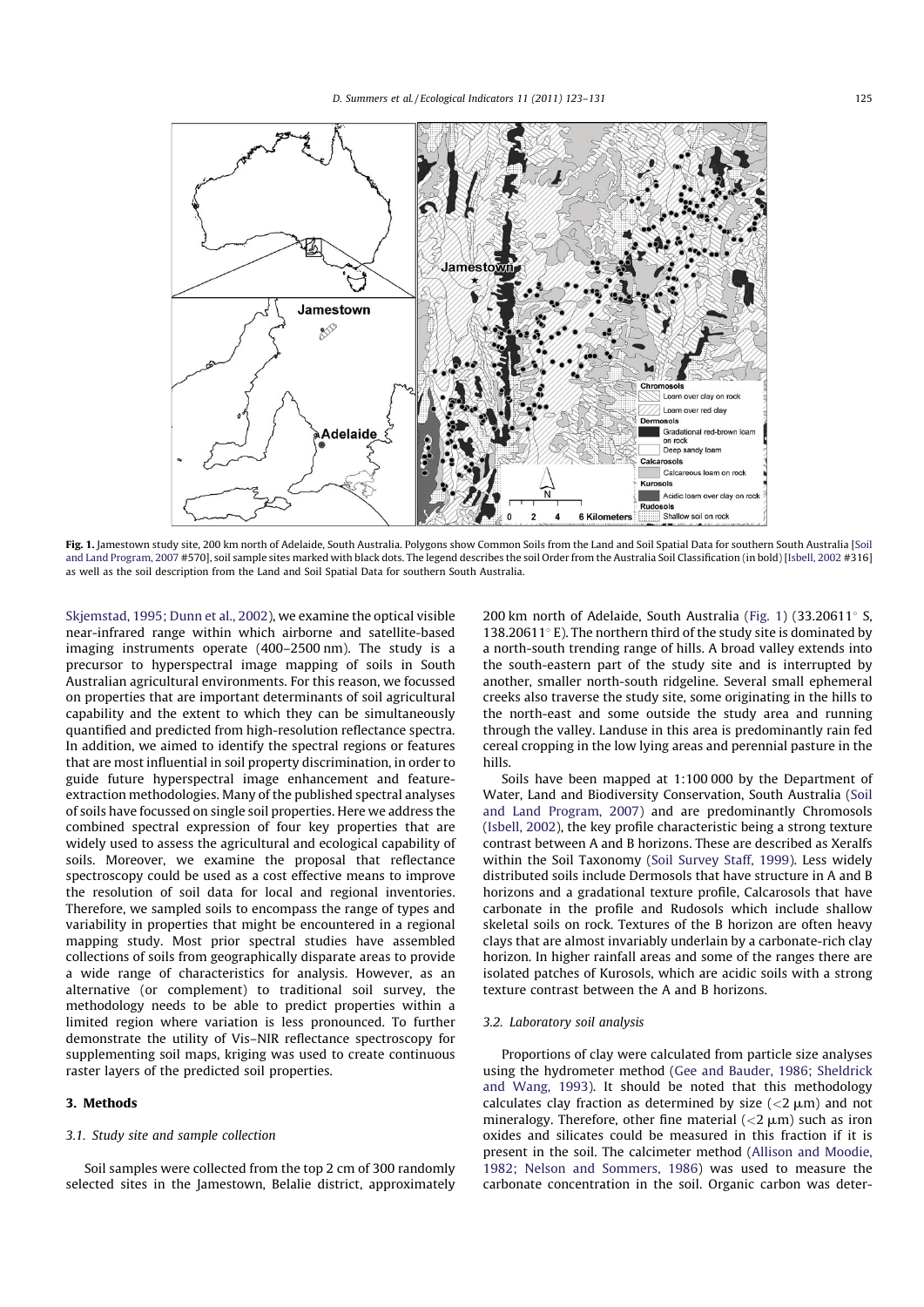mined by a modification of the Walkley and Black's titration method as outlined by Nelson and Sommers (1986). Iron oxide content was measured by the sodium dithionate-citrate method (Olson and Roscoe, 1986; Ross and Wang, 1993).

### 3.3. Reflectance spectra

Prior to spectral measurement, soil samples were air dried in an oven at  $60^{\circ}$ C for 72 h and then passed through a 2 mm sieve. Samples were placed in a Petri dish and screeded so that the entire surface of the soil sample was level with the rim of the dish, thus guaranteeing a uniform sample depth of 10 mm and ensuring that reflectance measurements recorded the soil surface and not the sample background. Soil spectra were collected using a FieldSpec Pro spectrometer (Analytical Spectral Devices) that measures reflectance in 3–10 nm bandwidths over the range 350–2500 nm. A high-intensity contact probe was used to optimise incidence and reflectance angles, minimise illumination differences and atmospheric attenuation of the signal and allow for precise identification of the area sampled. The quality of the spectral measurements was reviewed and noisy portions (350–400 nm) of the spectra were removed prior to analysis. The average of 10 spectra for each sample was used in subsequent statistical analysis.

## 3.4. Statistical analysis

The objective of the statistical analysis was to determine whether the reflectance spectra could be used to predict the chosen soil properties, and to identify the spectral regions contributing to the prediction. Multiple linear regression is a common multivariate tool which, at its simplest level, forms a model that specifies the relationship between a response variable (Y) and a set of dependent variables (X). However, multiple linear regression suffers from some significant limitations, the most important being the overfitting of data when there are large numbers of highly correlated variables (significantly more than the number of samples), as is often the case with hyperspectral reflectance measurements. Partial least squares regression was developed in order to overcome this limitation (Wold et al., 1983; Otto and Wegscheider, 1985), through the incorporation of aspects of principal components analysis and multiple linear regression. More specifically, partial least squares regression finds a series of components or latent vectors that provide a simultaneous reduction or decomposition of X and Y such that these components explain, as much as is possible, the covariance between X and Y. This step approximates principal components analysis, although in the latter the components only explain variation in  $X$  and do not necessarily have any bearing on Y. This is then followed by regression where Y is predicted from the reduction of  $X$  (Abdi, 2003). The number of latent vectors are chosen by a process of cross-validation which outputs a root mean square error (RMSE), with the aim of minimising both the number of latent vectors and the RMSE. Partial least squares regression has been used previously over different spectral ranges (Vis–NIR–SWIR–MIR) for the prediction of soil properties with varying degrees of success (Janik et al., 1998; Walvoort and McBratney, 2001; McCarty et al., 2002; Cozzolino and Morón, 2003; Ong et al., 2003).

Statistical analysis was carried out using The Unscrambler (Camo Software AS). Calibration data was mean centred and crossvalidation was used to determine the minimum number of PLS factors required. A large proportion of the samples recorded no carbonate in the laboratory analysis, with the result that the carbonate distribution amongst the 290 samples was strongly skewed. To provide a range of values more suitable for statistical analysis, the data set for carbonate analysis was reduced to 75 by randomly selecting samples that returned zero carbonate in the

laboratory analysis to include in the statistical analysis along with all of the samples that contained higher carbonate levels. Crossvalidation was carried out using the 'leave-out-one' method where one sample is systematically left out from each cycle of the regression until all the samples have been excluded once. With different sample numbers for each of the soil properties examined, this method of validation was chosen to provide for a uniform approach for all of the analyses.

The accuracy of the prediction models was tested with the residual predictive deviation (RPD) which is the ratio of the standard error of performance to the standard deviation of the reference data (Williams, 2004). Interpretation of the RPD differs amongst authors and applications. However, it is generally accepted that when applied to the prediction of soil properties values below 1.5 indicate a poor predictive model, between 1.5 and 2.0 is acceptable and greater than 2.0 is considered good (Chang et al., 2001; Dunn et al., 2002; Cozzolino and Morón, 2003; Janik et al., 2007). Values below one are considered inadequate and indicate that the mean of the observed would be a better predictor (Williams, 2004).

## 3.5. Spatial prediction

The kriging function within the spatial prediction program VESPER (Minasny et al., 2005) was used to create raster surfaces of the measured and predicted surfaces. Local variograms were used for clay content, organic matter content and iron oxide content while low sample density required global variograms were used for carbonate content. Maps were created with 100 m cell size.

## 4. Results and discussion

#### 4.1. Soil properties

The percentage of clay in the samples ranged from 5% to 36% (Table 1), corresponding to textural classes loamy sand, sandy loam, loam, silty loam, silty clay loam, clay loam and clay (McDonald and Isbell, 1990). Values for organic carbon were between 0.3 and 2.9%, carbonate concentrations 0–26% and iron oxide concentrations in the range 0.8–3%.

## 4.2. Soil spectral characteristics

The overall form of the spectra for all the soils was quite similar. Clay (2200 nm) and water (1400 and 1900 nm) absorption features were present in all spectra while there were differences in the albedo (intensity) and in the iron oxide (850–900 nm) and carbonate (2300 nm) spectral features amongst the samples.

Fig. 2 presents mean spectra for each of the quartiles from the laboratory analysis of clay. The quartiles were determined by dividing the samples into four groups based on their clay content, with each group containing 25% of the total range. Noteworthy is the increasing depth of the absorption features at approximately 1400, 1900 and 2200 nm with increasing clay content. These absorption features are caused by bending and stretching in the

| Table 1                                                            |
|--------------------------------------------------------------------|
| Summary of laboratory results from chemical and physical analysis. |
|                                                                    |

| CC clay<br>content $(\%)$ | OC organic<br>carbon $(\%)$ | IO iron<br>oxide $(\%)$ | $CO3$ carbonate<br>content $(\%)$ |
|---------------------------|-----------------------------|-------------------------|-----------------------------------|
| 237                       | 228                         | 229                     | 75                                |
| 16.32                     | 1.5                         | 1.5                     | 2.65                              |
| 5.42                      | 0.53                        | 0.37                    | 5.37                              |
| 4.97                      | 0.31                        | 0.79                    | 0.0                               |
| 35.98                     | 2.9                         | 3.05                    | 25.67                             |
|                           |                             |                         |                                   |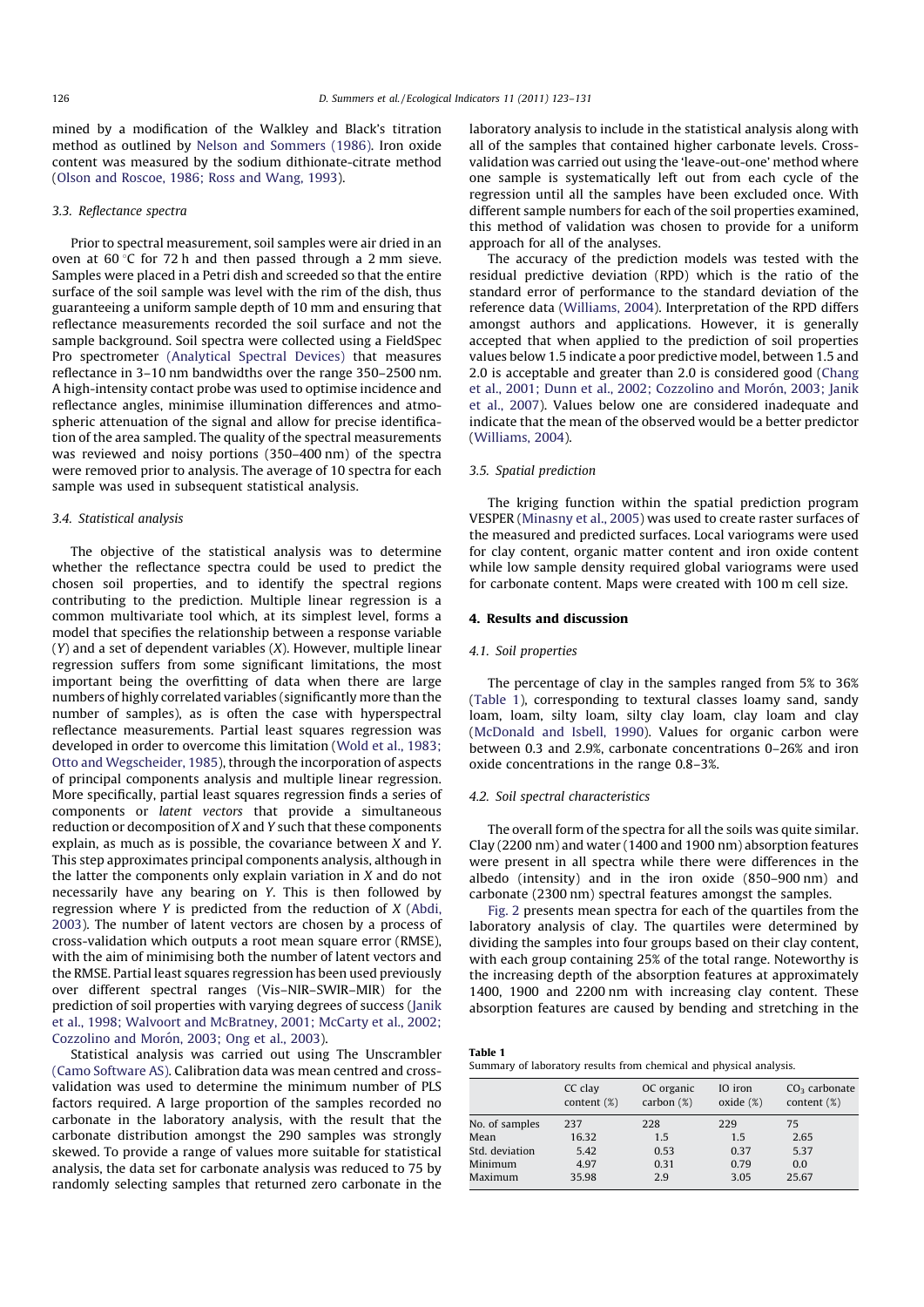

Fig. 2. Mean spectra of quartiles for percent clay.

O–H bonds of free water (1400 and 1900 nm) and the Al–OH lattice structure in clay minerals (2200 nm) (Ben-Dor, 2002; Viscarra Rossel et al., 2006). Illitic and montmorillonitic clays dominate the study site area and the nature of the spectra supports this, as the single symmetrical absorption at 2200 nm is diagnostic for these clays. Other noticeable differences are evident in the VIS and NIR regions but are likely to be the result of other factors, such as SOC or iron oxides.

Fig. 3 shows the mean soil spectra of the quartiles from laboratory analysis for SOC. There is a clear trend with increasing SOC: the spectra have increased slope around 800 nm and lower reflectance across the 400–2500 nm spectral range, shifts which have been observed in other studies (Krishnan et al., 1980; Galvao and Vitorello, 1998). In addition to variation in SOC content, differences in albedo and the slope between 400 and 800 nm have been attributed also to the stage of organic carbon (OM) decomposition (Ben-Dor et al., 1997). The spectra here show increased absorption depth at 2327 and 2357 nm, features which have been attributed to differences in the OM composition (Ben-Dor et al., 1997). Although not investigated here, soils with a higher vegetative load will contain SOC over a range of decomposition stages.

Fig. 4 depicts the mean spectra for the quartiles of carbonate content. The carbonate absorption features were slight and limited to one spectral region (2325 nm). Although this appears to be the only spectral expression of carbonate in our samples, previous studies have used a range of wavelengths (1800, 2350, and 2360 nm) to predict calcite in soils (Ben-Dor and Banin, 1990). Other spectral variations amongst our samples can only be attributed to other soil properties. The iron oxide quartiles in Fig. 5 demonstrate increasing definition of the iron oxide features in the VIS–NIR. As the iron oxide concentration increases, there is an increase in depth of absorption from 400 to 550 nm and in the broad feature at 900 nm indicating that goethite dominates the samples rather than hematite.



Fig. 3. Mean spectra of quartiles for soil organic carbon.



Fig. 4. Mean spectra of quartiles for carbonate concentration.



Fig. 5. Mean spectra of quartiles for iron oxide content.

## 4.3. Prediction of soil properties

Table 2 presents the efficiency criterion  $(E)$ , root mean square error (RMSE) and regression coefficients ( $R<sup>2</sup>$ ) obtained from each partial least squares analysis. The first two PLS loading weights for each analysis in Figs. 6–9 demonstrate the relative importance of spectral regions in the prediction of each of the soil properties. Negative peaks in the loading weight graphs indicate spectral regions that correlate positively with the prediction and positive peaks are those areas that correlate negatively with the prediction.

With 10 prediction factors or latent vectors selected for the analysis (Table 2), 66% of the variation in clay content was explained by the partial least squares regression model, returning a RMSE of 3.13. An RPD of 2.0 indicates that the prediction was acceptable and substantially better predictor than the mean of the observed clay contents. In Fig. 6 the first loading weight (PC1) is dominated by the clay absorption feature at 2200 nm and the features at 1400 and 1900 nm. These three features are all related to the bending and stretching of O–H bonds in the lattice minerals and water molecules, directly and indirectly associated with the clay minerals. The 2200 nm region is specifically related to the symmetric absorption feature that is diagnostic of the illite and



Fig. 6. Spectral loading weight graph for the prediction of clay content.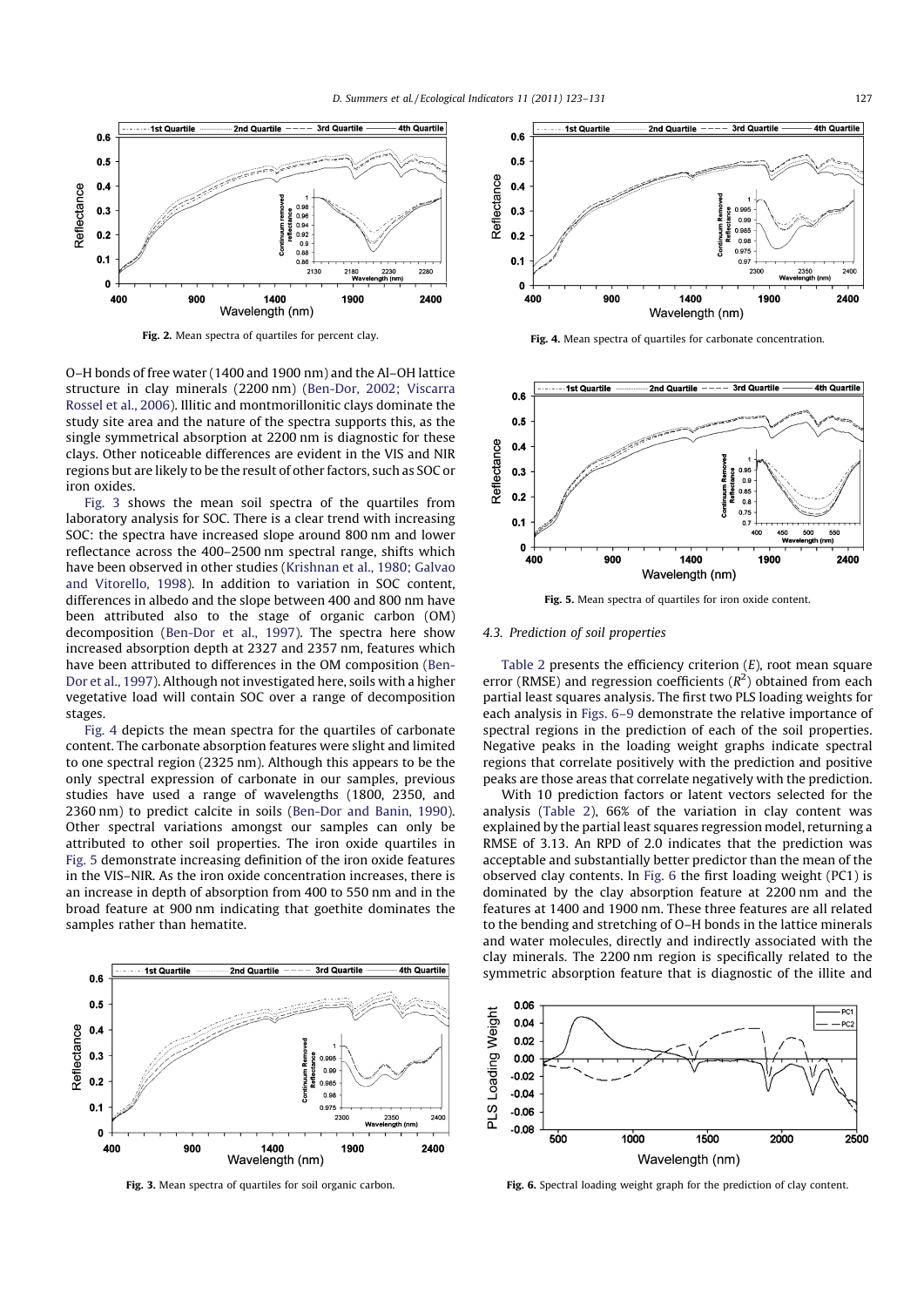

Fig. 7. Spectral loading weight graph for the prediction of soil organic carbon content.



Fig. 8. Spectral loading weight graph for the prediction of carbonate content.



Fig. 9. Spectral loading weight graph for the prediction of iron oxide content.

montmorillonite that dominate the clays in these soils. For all these spectral regions, increasing clay content would result in more pronounced absorption features. These spectral regions were also discriminants for field textural classes in soils from the same geographic region (Summers et al., 2005). The second loading weight was dominated by the visible (400–700 nm) and a portion of near-infrared region (700–1300 nm) with some contribution from the same regions as observed in the first loading weight. The importance of the visible spectral range in this result indicates that there may be some co-variation between the clay content and the colour of the soil. There is also a strong influence in the first and second loading weights, starting at 2300 nm and increasing in contribution through to 2500 nm. This is the initial stages of a water absorption feature that continues out of range to 2800 nm.

The analysis explained 57% of the variation (Table 2) in SOC using 8 prediction factors with an RMSE of 0.35. The RPD value of 1.8 is evidence of an acceptable model although it could be improved with different calibration strategies (Chang et al., 2001). The first loading weight was dominated by a relatively broad region extending from 550 in the visible to 1000 nm in the NIR, with a maximum contribution near 700 nm (Fig. 7). Increased SOC generally produces visibly darker soils and it is likely that this contributed to the prediction here. The second loading weight is dominated by a couple of peaks at 2100 and 2300 nm. Other

| Table 2 |                                          |                                                                             |  |  |  |
|---------|------------------------------------------|-----------------------------------------------------------------------------|--|--|--|
|         |                                          | Sample numbers, residual predictive deviation (RPD), root mean square error |  |  |  |
|         | $(RMSE)$ and $R^2$ results for data sets |                                                                             |  |  |  |

| $\mu$ . The state is the second to the second second second second second second second second second second second second second second second second second second second second second second second second second second se |               |         |            |         |       |
|---------------------------------------------------------------------------------------------------------------------------------------------------------------------------------------------------------------------------------|---------------|---------|------------|---------|-------|
| Soil property                                                                                                                                                                                                                   | Samples $(n)$ | Factors | <b>RPD</b> | RMSE(%) | $R^2$ |
| CC(%)                                                                                                                                                                                                                           | 237           | 10      | 2.0        | 3.13    | 0.66  |
| OC(%)                                                                                                                                                                                                                           | 228           | 8       | 1.8        | 0.35    | 0.57  |
| IO(%)                                                                                                                                                                                                                           | 229           | 10      | 1.7        | 0.23    | 0.61  |
| CO <sub>3</sub> (%)                                                                                                                                                                                                             | 75            |         | 2.1        | 2.90    | 0.69  |

studies have found these spectral regions to be associated with lignin and humic acids and important in the prediction of SOC (Ben-Dor et al., 1997).

Substantially fewer samples were available for the carbonate analysis than for the other soil properties (Table 1), but the coefficient of determination was the highest for all the soil properties in the study (0.69) using 5 prediction factors (Table 2). The analysis also returned an acceptable RPD value (2.1) and a reasonable RMSE (2.9) (Table 2). The first loading weight (Fig. 8) is dominated by a peak at 2300 nm which is directly associated with carbonate in reflectance spectra. There is also some influence from a peak at 1900 nm that extends into a 'plateau' to around 2100 nm. The second loading weight shows a broad peak from 600 to 1100 nm indicating some influence from red visible wavelengths to the near-infrared range. A previous study of a similar set of soils also found that the visible region contributed to discrimination of carbonate classes but that the discrimination was dominated by absorption features associated with water (1900 nm), clay (2200 nm) and carbonate (2300 nm) (Summers et al., 2005).

The prediction of iron oxide explained 61% of the variability in the samples using 10 prediction factors with an RMSE of 0.23 (Table 2). The RPD value was 1.7, which is the lowest of all the soil properties examined in this study although still within the acceptable range. The first loading weight (Fig. 9) shows the range from 400 to 1100 nm to be most influential in the prediction. Within this range there are two maximum 'peaks' one at 550 and one at 900 nm, both regions associated with spectral characteristics of iron oxide species. The second loading weight is dominated by a portion (400–550 nm) of the visible range, associated with the blue and green, and peaks at 1900, 2200, and 2300 nm, associated with water, clay and carbonate respectively.

## 4.4. Mapping of predicted soil properties

The kriged geographic distributions of the measured and predicted soil properties are displayed in Fig. 10. Comparison between the measured and predicted soil properties demonstrate similar patterns and value ranges for the soil properties examined. The two maps of clay content show lower values in the hills towards the north-east and in the sandy soils of the south-west although overall the area has limited variability. The most substantial difference between the two maps is in the centre where the predicted map demonstrates less variability. Organic carbon shows the greatest variation between the measured and predicted maps of all of the soil properties examined. However despite that, the overall pattern between the two maps is consistent. In both maps organic carbon content is lower in the valley areas which are dominated by cropping, while in the hills, which are predominantly pasture, there is a build up of organic carbon. The small band of sandy soils in the south-east has unexpectedly high organic carbon contents although this too could be the product of the pasture and forestry landuse in that area.

There are some minor differences between the measured and predicted carbonate maps, however the same trend is evident in both. The central portion of each map shows higher carbonate contents, particularly along the southern edge. Both the measured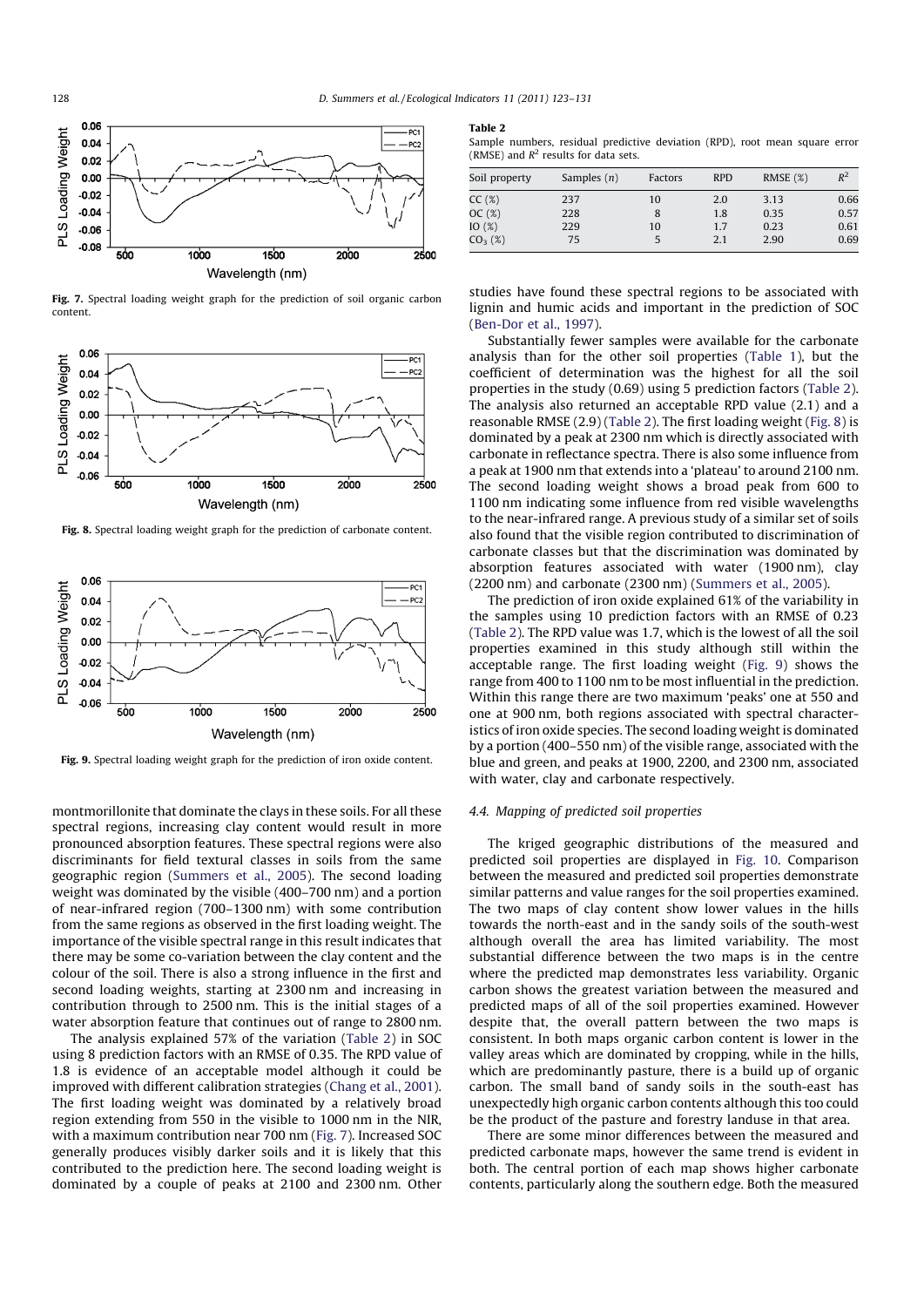

Fig. 10. Geographic distribution of predicted soil properties.

and predicted carbonate maps correspond well with polygons classed as calcareous within the Land and Soil Spatial Data (Fig. 1). The iron oxide maps show a good match between the measured and predicted soil properties, each demonstrating the same pattern and with a few small differences in the centre of the map. The area is dominated by red-brown earths and predicted iron oxide content reflects this with a relatively high and even distribution across the study site. The lower iron oxide levels in the south-west corner are associated with the small band of sandy soils found there.

## 5. Conclusions

Visible–near-infrared reflectance spectra collected under controlled laboratory conditions were employed as an indicator for the prediction of selected soil properties. Partial least squares regression overcame the collinearity problems associated with large numbers of highly correlated variables and relatively small sample numbers. We have shown that it is possible to predict clay content, soil organic carbon, iron oxide content and carbonate content from reflectance data produced with a high-resolution laboratory spectrometer. Furthermore, all of the samples were collected from the same geographical area in order to test prediction of soil properties over a naturally occurring range and provide a prediction that can be related to a regional image analysis. The predicted soil properties have also been examined geographically in relation to existing soil maps with some discussion of how they relate to the landscape and the usefulness of the method in future soil mapping projects. However, it should be noted that recalibration of PLS predictive functions would be required for different soil types and mineralogy.

Carbonate and clay content were best predicted followed by iron oxide and organic carbon. Validation  $R^2$  for all analyses was above 0.5 and the RPD was acceptable for all soil properties. We showed the utility of particular regions of the 400–2500 nm spectrum for prediction of clay content (1900 and 2200 nm), SOC (600–900 nm), iron oxides (400–1100 nm) and carbonate (1900– 2300 nm). This demonstrates the ability to use this methodology as an indicator for rapid and reliable soil mapping. Laboratory analysis of soil samples in support of traditional survey methods are expensive and time consuming. Field and laboratory measurement potentially offers a rapid, cost effective method for prediction of soil properties. Such studies could also be expanded to include the analysis of whole profiles and provide a more comprehensive understanding of the solum. Moreover, the results from this study can inform subsequent image studies which would allow the application of similar and related methodologies to spatially continuous remotely sensed imagery. However, further studies on different soils are required to confirm the efficiency of these predictors as indicators of soil properties and variability.

The Land and Soil Spatial Data in this region is produced at a relatively broad scale (1:100 000) and soil units are depicted with discrete polygons units. This provides a valuable regional planning tool but lacks the spatial resolution for finer scale applications. For example, the soil properties represented in any one polygon are, in some cases, only 50% reliable (Soil and Land Program, 2007). This is largely the result of scale and the absence of soil variability depiction within polygons. The predictions of soil properties show that reflectance spectroscopy could be used to improve the spatial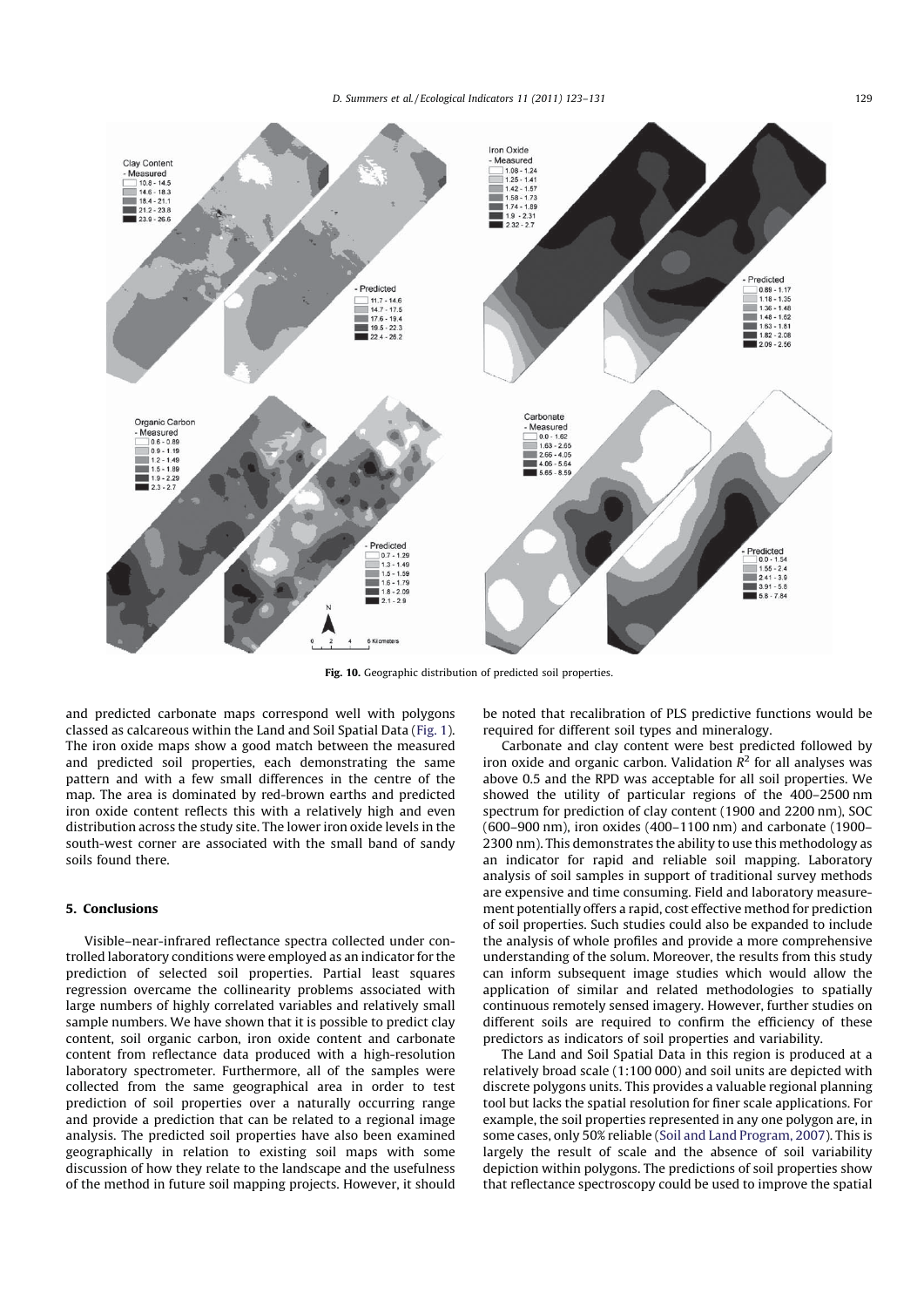resolution of soil inventories such as these. Furthermore, we have demonstrated how simple kriging can be used to create a raster maps of the predicted soil properties and that these maps are comparable to the measured soil properties. It should be noted that there is room to improve the prediction accuracy of the reflectance spectroscopy in this study and achieving higher accuracy would benefit any soil survey carried out with these techniques. However, the improved spatial resolution available from greater sampling density at reduced costs could counteract some of the expected error.

While this study examines only surface soils, the spectral methodology would need to be extended to the profile to fully supplement traditional soil survey. Vis–NIR reflectance spectroscopy has been successfully used to catalogue and classify geological cores and in situ soil profiles (Mauger et al., 2004; Ben-Dor et al., 2008) and a combination of those techniques with the ones used here could provide a new methodology for complete description of the soil profile. These combined methodologies could be used to supplement traditional soil survey with the aim of improving the resolution of current soil mapping programs and to expand soil mapping to areas that are currently excluded due to economic imperatives such as arid and pastoral zones. It is also possible that the sampling density could be increased to the point where raster-based maps could be produced at reliably fine scales.

### References

- Abdi, H., 2003. Partial least squares (PLS) regression. In: Lewis-Beck, M., Bryman, A., Futing, T. (Eds.), Encyclopaedia for Research Methods for the Social Sciences, Vol.. Sage Publications, Thousand Oaks, CA.
- Allison, L.E., Moodie, C.D., 1982. Carbonate. In: Page, A.L. (Ed.), Methods of Soil Analysis, Vol. Soil Science Society of America, Madison, pp. 1379–1396.
- Analytical Spectral Devices, 2001. ASD Field Spec. Pro. Colorado. Baumgardner, M.F., Silva, L.R., Biehl, L.L., Stoner, E.R., 1985. Reflectance properties of soils. Advances in Agronomy 38, 1–44.
- Ben-Dor, E., 2002. Quantitative remote sensing of soil properties. Advances in Agronomy 75, 173–243.
- Ben-Dor, E., Banin, A., 1990. Near-infrared reflectance analysis of carbonate con-
- centration in soils. Society for Applied Spectroscopy 44, 1064–1069. Ben-Dor, E., Banin, A., 1995a. Near-infrared analysis (NIRA) as a method to simultaneously evaluate spectral featureless constituents in soils. Soil Science 159, 259–270.
- Ben-Dor, E., Banin, A., 1995b. Near-infrared analysis as a rapid method to simultaneously evaluate several soil properties. Soil Science Society of America Journal 59, 364–372.
- Ben-Dor, E., Carmina, K., Heller, D., Chudnovsky, S., 2008. A novel combined optical method for (sic) objectively map soil in a near real time domain. In: The 21st Congress of the International Society for Photogrammetry and Remote Sensing,
- Beijing, China, 3–11 July, p. 2008. Ben-Dor, E., Inbar, Y., Chen, Y., 1997. The reflectance spectra of organic matter in the visible near-infrared and short wave infrared region (400–2500 nm) during a controlled decomposition process. Remote Sensing of Environment 61, 1–15.
- Ben-Dor, E., Irons, J.R., Epema, G.F., 1999. Soil reflectance. In: Rencz, A.N. (Ed.), Remote Sensing of the Earth Sciences: Manual of Remote Sensing, vol. 3. John Wiley and Sons, New York, pp. 111–188.
- Ben-Dor, E., Levin, N., Singer, A., Karnieli, A., Braun, O., Kidron, G.J., 2006. Quantitative mapping of the soil rubification process on sand dunes using an airborne hyperspectral sensor. Geoderma 131, 1–21.
- Ben-Dor, E., Patkin, K., Banin, A., Karnieli, A., 2002. Mapping of several soil properties using DAIS-7915 hyperspectral scanner data—a case study over clayey soils in Israel. International Journal of Remote Sensing 23, 1043–1062.
- Bock, M., Rossner, G., Wissen, M., Remm, K., Langanke, T., Lang, S., Klug, H., Blaschke, T., Vrscaj, B., 2005. Spatial indicators for nature conservation from European to local scale. Ecological Indicators 5, 322–338.
- Bower, T.L., Rowan, L.C., 1996. Remote mineralogic and lithological mapping of the Ice River alkaline complex, British Columbia, Canada, using AVIRIS data. Photogrammetric Engineering and Remote Sensing 62, 1143–1376.
- Brown, D.J., Shepherd, K.D., Walsh, M.G., Dewayne Mays, M., Reinsch, T.G., 2006. Global soil characterization with VNIR diffuse reflectance spectroscopy. Geoderma 132, 273–290.

Camo Software AS, 2007. The Unscrambler 9.7. Oslo, Norway, http://www.camo. com/rt/Products/Unscrambler/unscrambler.html.

- Chang, C., Laird, D.A., Mausbach, M.J., Hurburgh Jr., C.R., 2001. Near-infrared reflectance spectroscopy-principal components regression analyses of soil properties. Soil Science Society of America Journal 65, 480–490.
- Clark, R.N., 1999. Spectroscopy of rocks and minerals and principles of spectroscopy. In: Rencz, A.N. (Ed.), Remote Sensing for the Earth Sciences: Manual of Remote Sensing, vol. 3. John Wiley and Sons, New York, pp. 3–58.
- Clarke, K.D., 2008. Landscape-scale Measurement and Monitoring of Biodiversity in the Australian Rangelands. PhD Thesis. University of Adelaide, Adelaide, South Australia.
- Condit, H.R., 1970. The spectral reflectance of American soils. Photogrammetric Engineering 36, 955–966.
- Cozzolino, D., Moro´n, A., 2003. The potential of near-infrared reflectance spectroscopy to analyse soil chemical and physical characteristics. Journal of Agricultural Science 140, 65–71.
- Dalal, R.C., Henry, R.J., 1986. Simultaneous determination of moisture, organic carbon and total nitrogen by near infrared reflectance spectroscopy. Soil Science Society of America Journal 50, 120–123.
- Daniel, K.W., Tripathi, N.K., Honda, K., 2003. Artificial neural network analysis of laboratory and in situ spectra for the estimation of macronutrients in soils of Lop Buri (Thailand). Australian Journal of Soil Research 41, 47–59.
- Daniel, K.W., Tripathi, N.K., Honda, K., Apisit, E., 2004. Analysis of VNIR (400–1100 nm) spectral signatures for estimation of soil organic matter in tropical soils of Thailand. International Journal of Remote Sensing 25, 643– 652.
- Dunn, B.W., Beecher, H.G., Batten, G.D., Ciavarella, S., 2002. The potential for nearreflectance spectroscopy for soil analysis—a case study from the riverine plain of south-eastern Australia. Australian Journal of Experimental Agriculture 42, 607–614.
- Elvidge, C.D., 1990. Visible and near infrared reflectance characteristics of dry plant materials. International Journal of Remote Sensing 11, 1775–1795.
- Galvao, L.S., Vitorello, I., 1998. Role of organic matter in obliterating the effects of iron on spectral reflectance and colour of Brazilian tropical soils. International Journal of Remote Sensing 19, 1969–1979.
- Gee, G.W., Bauder, J.W., 1986. Particle-size analysis. In: Klute, A. (Ed.), Methods of Soil Analysis. Part 1. Physical and Mineralogical Methods, vol. 2. American Society of Agronomy - Soil Science Society of America, Madison, Wisconsin, USA, pp. 383–409.
- Henderson, T.L., Baumgardner, M.F., Franzmeier, D.P., Stott, D.E., Coster, D.C., 1992. High dimensional reflectance analysis of soil organic matter. Soil Science Society of America Journal 56, 865–872.
- Isbell, R.F., 2002. The Australian Soil Classification. CSIRO, Australia, Melbourne.
- Islam, K., Singh, B., McBratney, A., 2003. Simultaneous estimation of several soil properties by ultra-violet, visible and near-infrared reflectance spectroscopy. Australian Journal of Soil Research 41, 1101–1114.
- Janik, L.J., Merry, R.H., Forrester, S.T., Lanyon, D.M., Rawson, A., 2007. Rapid prediction of soil water retention using mid infrared spectroscopy. Soil Science Society of America Journal 71, 507–514.
- Janik, L.J., Merry, R.H., Skjemstad, J.O., 1998. Can mid infrared diffuse reflectance analysis replace soil extractions? Australian Journal of Experimental Agriculture 38, 681–696.
- Janik, L.J., Skjemstad, J.O., 1995. Characterisation and analysis of soils using midinfrared partial least squares. II. Correlations with laboratory data. Australian Journal of Soil Research 33, 637–650.
- Krishnan, P., Alexander, J.D., Butler, B.J., Hummel, J.W., 1980. Reflectance technique for predicting soil organic matter. Soil Science Society of America Journal 44, 1282–1285.
- Lewis, M., 2000. Discrimination of arid vegetation composition with high resolution CASI imagery. Rangeland Journal 22, 141–167.
- Lyle, G., Ostendorf, B., 2011. A high-resolution spatial indicator of economic performance in the grain growing regions of Australia. Ecological Indicators 11, 209–218.
- Mauger, A.J., Keeling, J.L., Huntington, J.F., 2004. Bringing remote sensing down to earth: CSIRO Hylogger as applied to the Tarcoola goldfield, South Australia. In: 12 Australasian Remote Sensing and Photogrammetry Conference, Fremantle, Western Australia.
- McBratney, A.B., Minasny, B., Cattle, S.R., Vervoort, R.W., 2002. From pedotransfer functions to soil inference systems. Geoderma 109, 41–73.
- McCarty, G.W., Reeves III, J.B., Reeves, V.B., Follett, R.F., Kimble, J.M., 2002. Midinfrared and near-infrared diffuse reflectance spectroscopy for soil carbon measurement. Soil Science Society of America Journal 66, 640–646.
- McDonald, R.C., Isbell, R.F., 1990. Soil profile. In: McDonald, R.C., Isbell, R.F., Speight, J.G., Walker, J., Hopkins, M.S. (Eds.), Australian Soil and Land Survey: Field Handbook, Vol.. Inkata Press, Melbourne.
- Miller, T.F., Mladenoff, D.J., Clayton, M.K., 2002. Old-growth northern hardwood forests: spatial autocorrelation and patterns of understory vegetation. Ecological Monographs 72, 487–503.
- Minasny, B., McBratney, A., Whelan, B.M., 2005. Vesper version 1.62. Australian Centre for Precision Agriculture, University of Sydney, Sydney, Australia, http:// www.usyd.edu.au/su/agric/acpa.
- Morra, M.J., Hall, M.H., Freeborn, L.L., 1991. Carbon and nitrogen analysis of soil fractions using near-infrared reflectance spectroscopy. Soil Science Society of America Journal 55, 288–291.
- Nelson, D.W., Sommers, L.E., 1986. Total carbon, organic carbon and organic matter. In: Page, A.L. (Ed.), Methods of Soil Analysis, vol. 2. Soil Science Society of America, Madison, pp. 53–579.
- Olson, R.V., Roscoe, E., 1986. Iron. In: Page, A.L. (Ed.), Methods of Soil Analysis, vol. 2. Soil Science Society of America, Madison, pp. 301–312.
- Ong, C.C.H., Cudahy, T.J., Caccetta, M.S., Piggott, M.S., 2003. Deriving quantitative dust measurements related to iron ore handling from airborne hyperspectral
- data. Mining Technology 112, 158–163. Otto, M., Wegscheider, W., 1985. Spectrophotometric multicomponent analysis applied to trace metal determinations. Analytical Chemistry 57, 63–69.